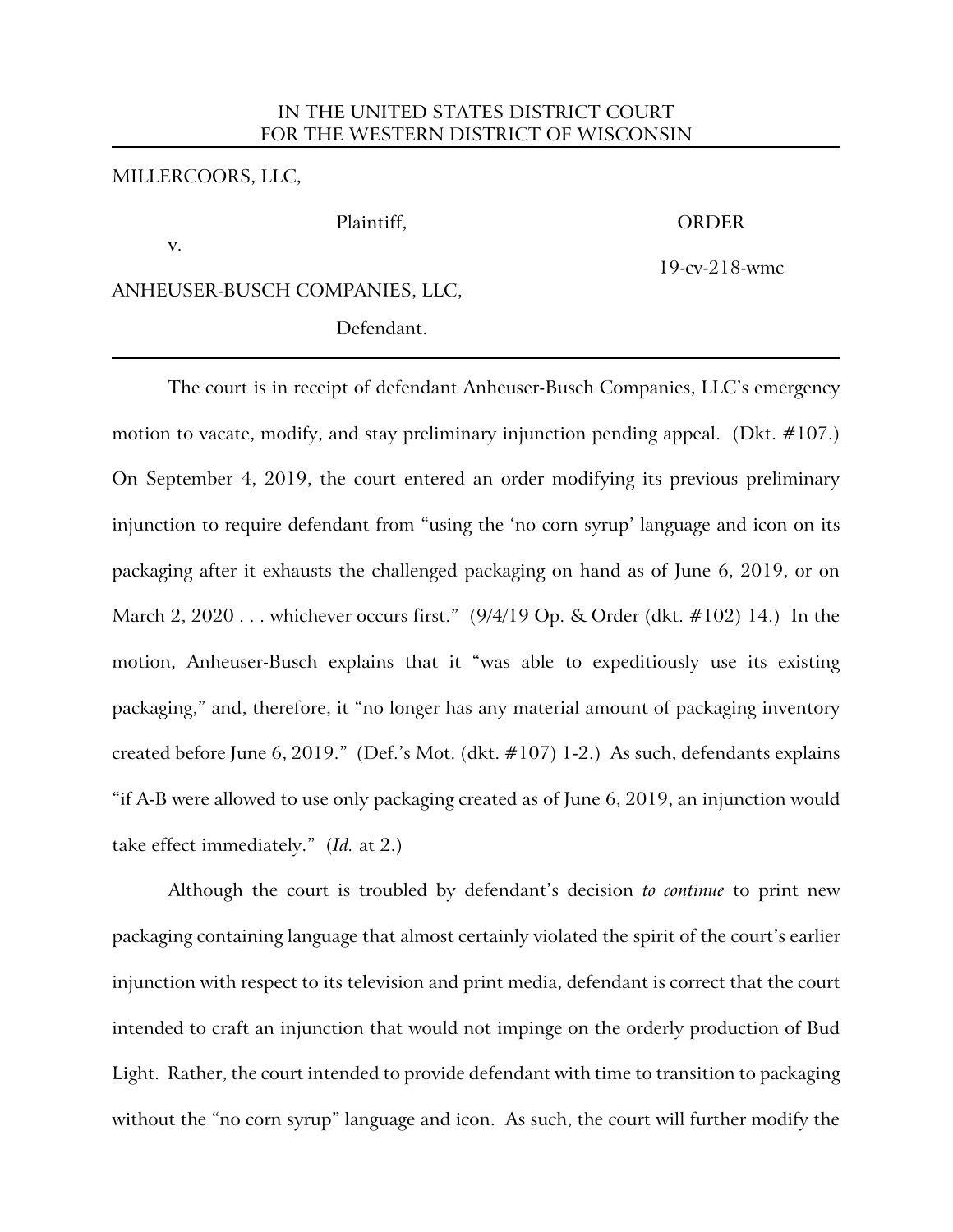injunction to require compliance by November 1, 2019, based on Anheuser-Busch's representation that it cannot have packaging complying with the court's injunction until the end of October. The court will reserve on whether the defendant's conduct supports finding an "exceptional case" at the appropriate time.

As for the bulk of defendant's 27 page motion, which does *not* concern the issue of packaging supply and instead covers purported evidence and argument not properly in front of the court. Defendant cites extensively to a 30(b)(6) deposition of MillerCoors' Vice President of the Coors family of brands, Ryan Reis, in support of an argument that the court should vacate or modify the entire injunction. On August 19, 2019, defendant filed a motion to "supplement the record with contradictory testimony from MillerCoors' August 13, 2019 corporate deposition." (Dkt. #93.) On the date MillerCoors' response was due, however, the parties filed a joint motion, *removing* defendant's prior motion from the docket, and setting forth a process for submission of additional proposed findings. (Dkt. #99.). Magistrate Judge Crocker granted that joint motion that same day. (Dkt. #100.)

As such, the additional evidence in defendant's so-called "emergency" motion is *not*  in front of the court.<sup>1</sup> The bulk of Anheuser-Busch's submission, therefore, is contrary to the parties' agreed plan of action and is entirely inappropriate. As such, the court will strike that portion of the emergency motion not concerning the packaging supply issue. After submission of supplemental facts consistent with the parties' joint motion, defendant is free to file a motion to modify the injunction. Even then, however, the court would be

 $\overline{a}$ 

<sup>&</sup>lt;sup>1</sup> Nevertheless, Anheuser-Busch purports to fault the court for not mentioning the  $30(b)(6)$ deposition in its September 4, 2019. (Def.'s Mot. (dkt. #107) 5.)